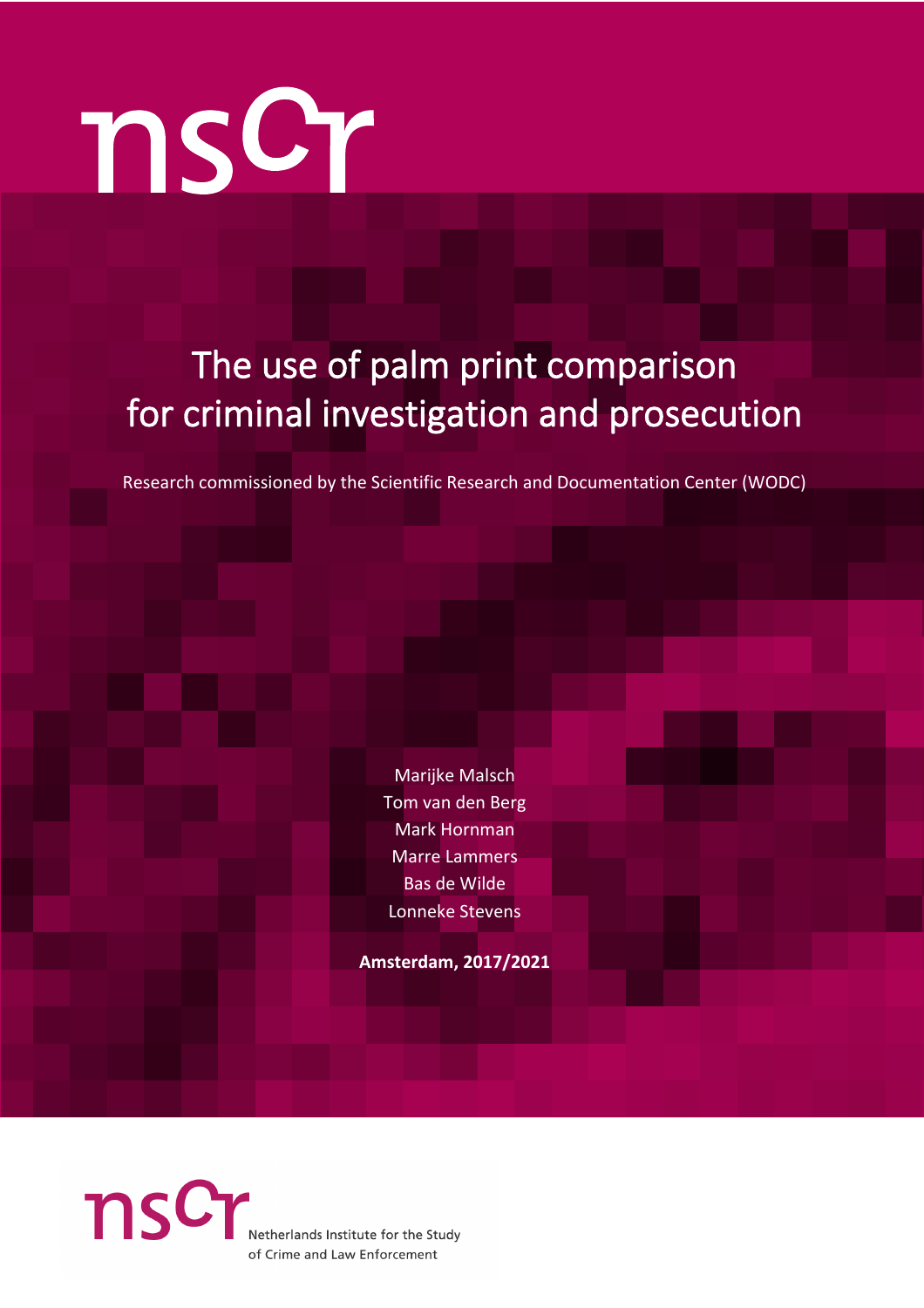



# The use of palm print comparison for criminal investigation and prosecution

Research commissioned by the Scientific Research and Documentation Center (WODC)

Marijke Malsch Tom van den Berg Mark Hornman Marre Lammers Bas de Wilde Lonneke Stevens

**Amsterdam, 2017/2021**

© 2017/2021 WODC, Ministry of Justice and Security. Copyright reserved.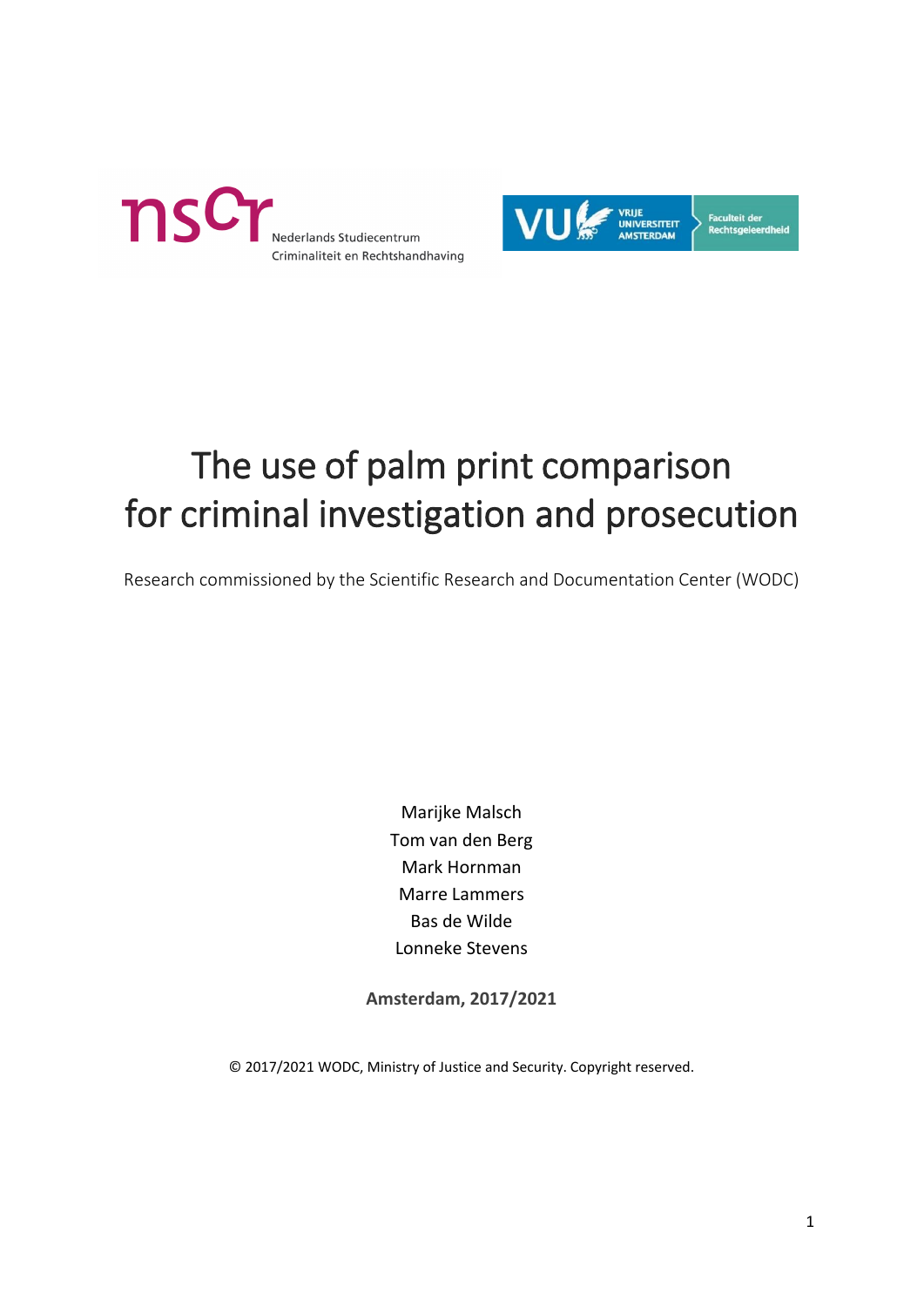# Table of contents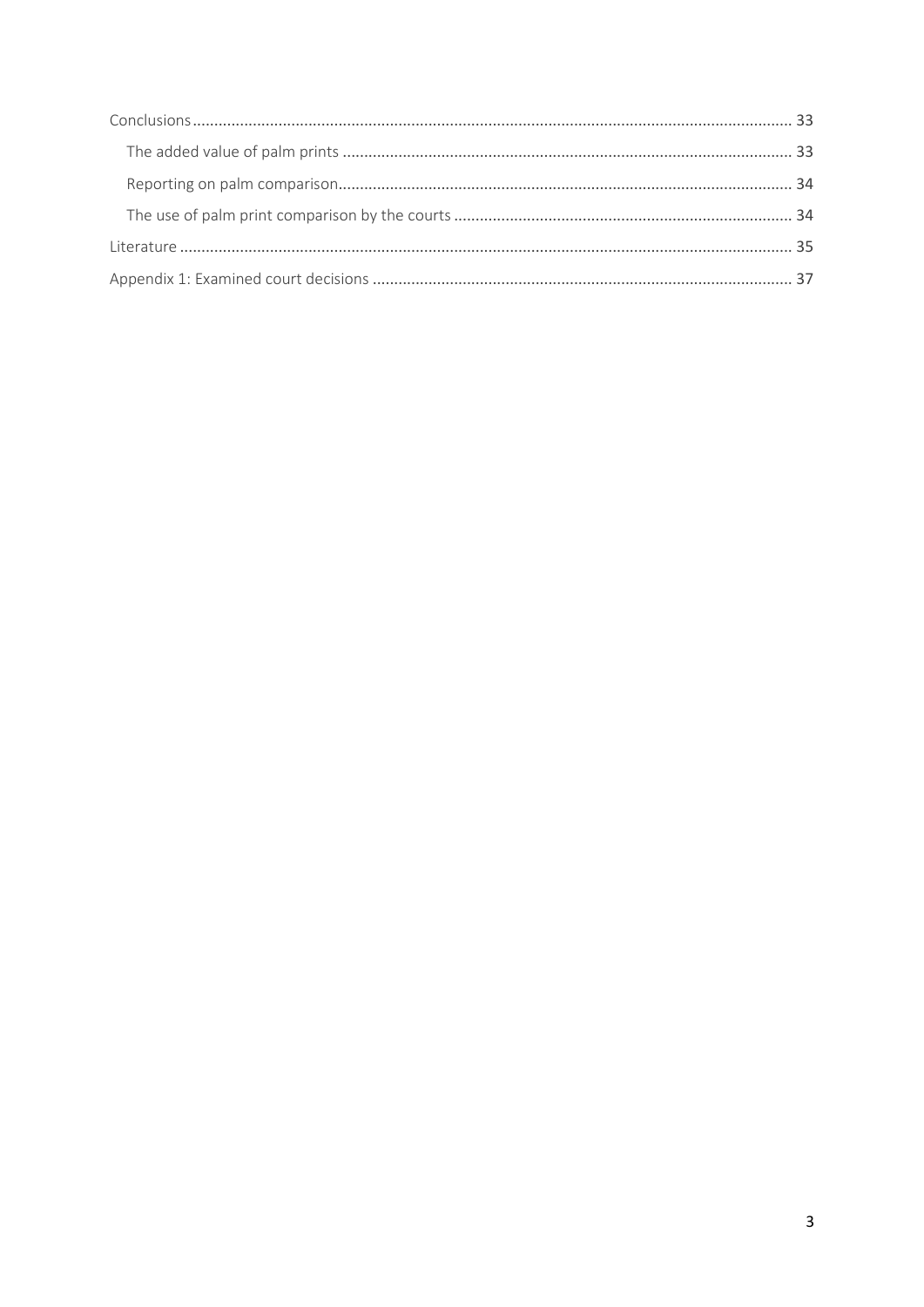# <span id="page-4-0"></span>Foreword

Technical forensic evidence is becoming increasingly important. One reason for this is that suspects more often choose to remain silent when questioned by the police. Dactylography is a longestablished forensic method that can be used to check whether finger or palm traces found at the crime scene match those of a suspect or others.

Commissioned the *Research and Documentation Center* (WODC) of the Ministry of Security and Justice, The *Netherlands Institute for the Study of Crime and Law Enforcement* (NSCR) and the *Vrije Universiteit* have investigated the taking, use and storage of palm prints, as well as the added value of this type of forensic evidence. We are the supervisory committee for this research very grateful for its expert advice and support during the execution of the research. The sounding board group that was set up also provided valuable advice and protected the researchers from any inaccuracies when writing the report and drawing conclusions.

With the aim of reaching an international audience, the report of this study (*De toepassing van handpalmafdrukken voor de opsporing en vervolging*, Amsterdam, 2017) has been summarized and translated in English. The translated report focuses primarily on the added value and the actual practice of the use of hand palm comparison. Parts that focus on the Dutch legal framework and parts that seem of minor interest for readers from other countries than the Netherlands have been largely omitted from this translation.

**Amsterdam, 2017/2021**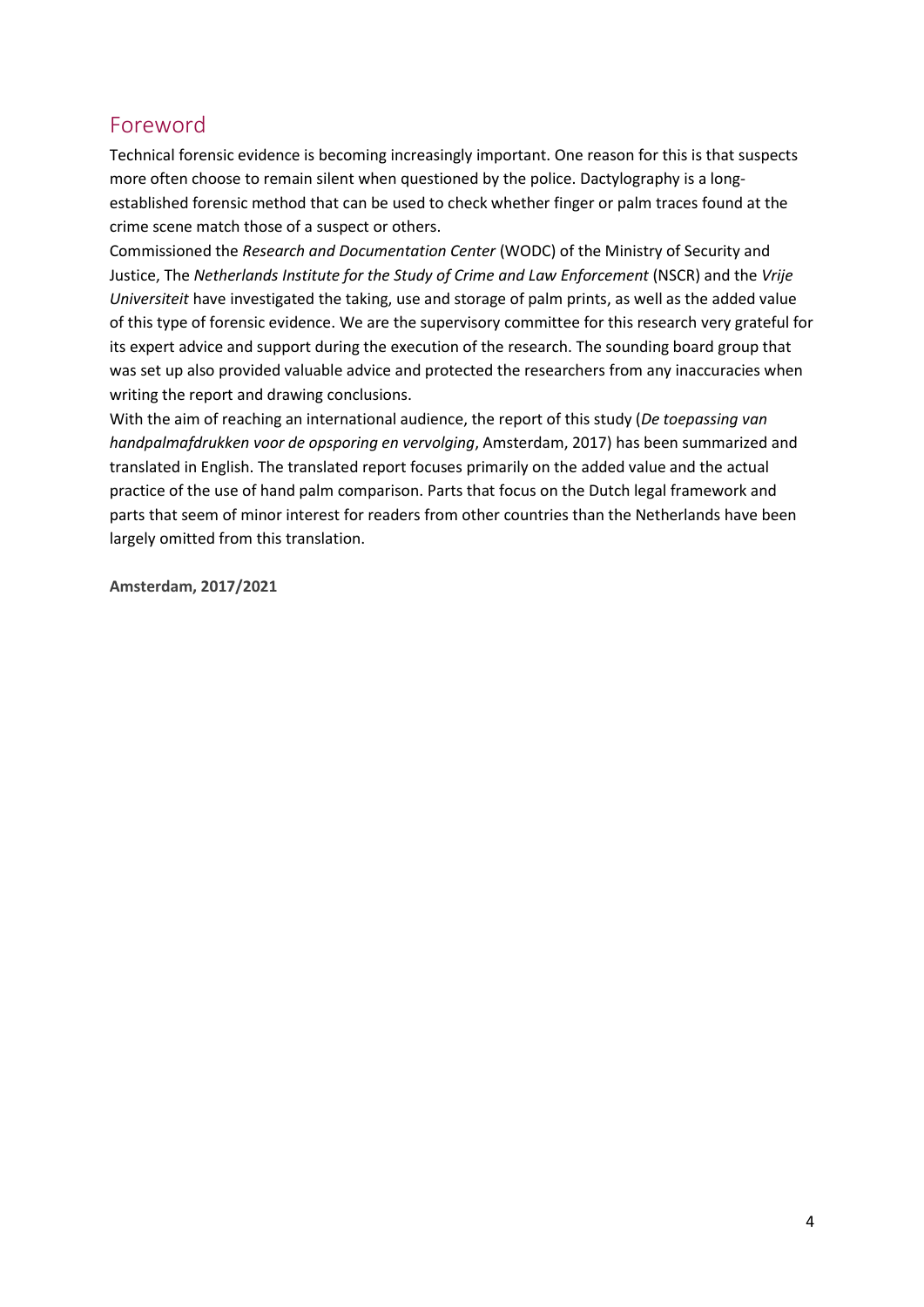### <span id="page-5-0"></span>Summary

#### <span id="page-5-1"></span>Reason for the study

Each hand shows a pattern of lines, the so-called papillary lines. These lines run in the palm of the hand and continue onto the fingers. As far as we know, each person has a unique pattern of lines. Fingers and hands can leave traces on surfaces or objects, which are referred to as 'dactylographic traces'. These are pre-eminently suitable for investigation of crimes, for instance to establish by whom the traces at a crime scene have been left, and whether these traces are possibly those of the suspect. The fingerprint trace is one of the oldest and most effective means of identification. It has proven to be invaluable to the police and the Public Prosecution Service. Although fingers and palms of hands have no essential biometrical difference, Dutch legal standards do clearly distinguish between fingers and palms. This distinction can be explained by the different purposes for which fingerprints and palm prints are collected.

Fingerprints are primarily taken for the purpose of establishing the suspect's identity. When a suspect has been arrested, fingerprints are taken and sent to VVI (Dutch Facility for Verification and Identification, in Dutch: *Voorziening voor Verificatie en Identificatie*) and HAVANK (the Automated Fingerprint System Dutch Collection, in Dutch: *Het Automatische VingerAfdrukkensysteem Nederlandse Kollektie*). The suspect's identity can be established by comparing the finger traces with prints that were taken and saved earlier. On top of that, fingerprints are used for investigation purposes. It is established whether the fingerprints that have been secured, are identical to the fingerprint traces found at a crime scene. HAVANK contains both fingerprints taken from suspects and traces secured earlier at crime scenes. The databank enables automized searches for matches between saved and new fingerprints or between fingerprints and traces. In that way, suspects can be linked to criminal offenses of which they are not yet suspected.

Palm prints are only used to find possible matches with palm traces. Therefore, in the Netherlands they can only be taken if an individual is thought to have been involved in a criminal offense related to which palm traces have been found at the crime scene. The palm prints taken from a suspect are saved in HAVANK, after which an automatic search is conducted for any matches with palm traces that were saved earlier. Since fingerprints and palm prints are thus collected for different purposes, separate legal provisions regulate the collection of these prints. The collection of palm prints is allowed only if an order from the public prosecutor is available, and securing palm prints is necessary in the interest of the investigation (article 61a paragraph 1 sub b and article 62a of the Dutch Code of Criminal Procedure). This interest is usually assumed to exist if a palm trace has been found at the crime scene and the suspect is believed to have been involved in that offense. The statutory provision therefore does not prescribe the default collection of palm prints of arrested suspects, as it does for the securing of finger prints.

The police and the Public Prosecution Service stress that they need palm prints to be taken by default in order to increase the effectiveness of investigation activities. They argue that other European countries do take palm prints by default.

The above issues and questions were the reasons behind this research. The research question is: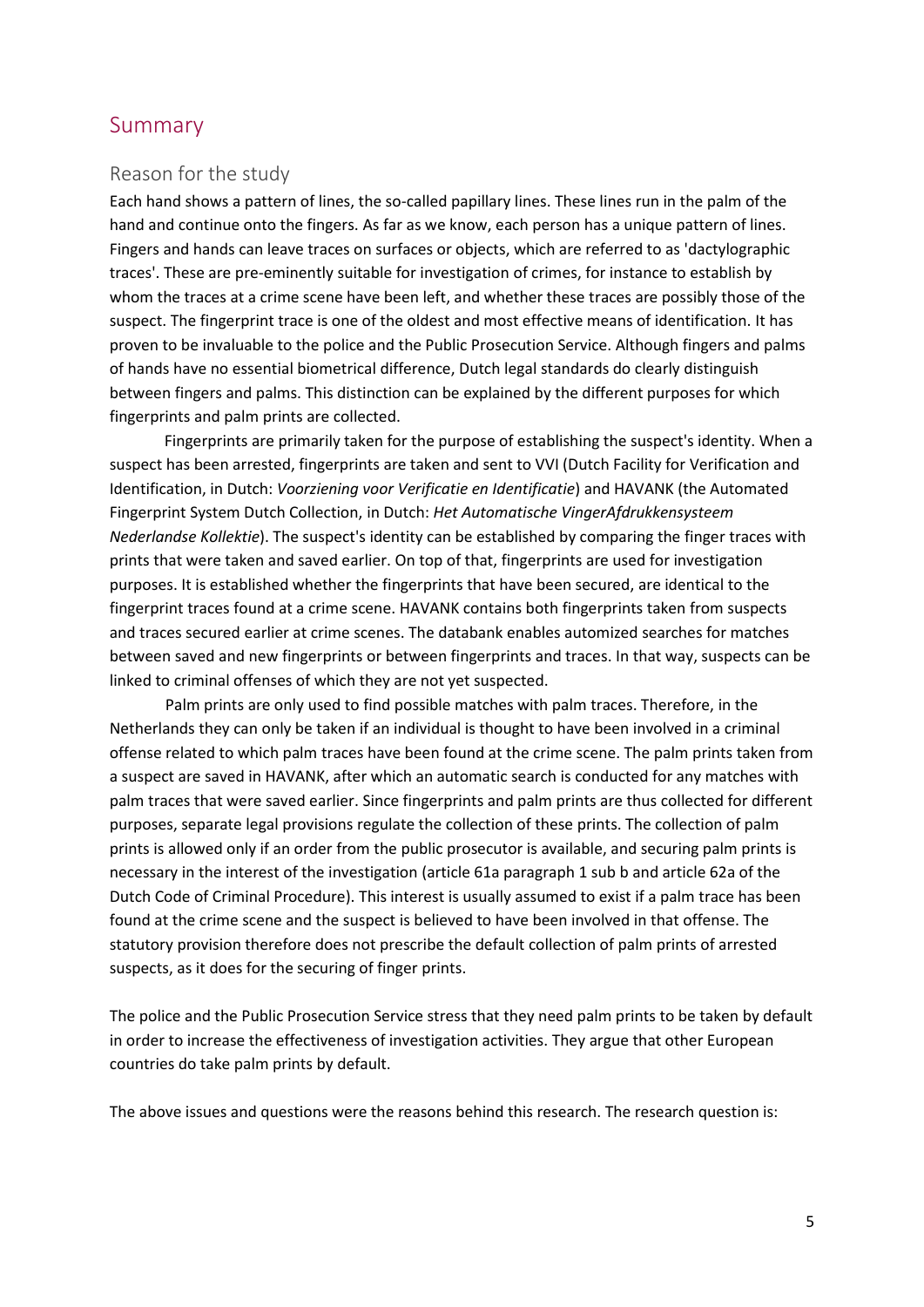*What is the added value of using palm prints for the identification of suspects and their prosecution and trial in criminal courts as compared to fingerprints and other types of forensic evidence?*

Below, the research methods will first be set out briefly. Second, the subsequent research phases and results will be summarized.

#### <span id="page-6-0"></span>Methods

By means of 'triangulation' (i.e. the combining of various research methods) an attempt was made to provide an elaborate overview of the actual use in practice of palm traces for investigation and prosecution purposes and the added value of this forensic method. The Dutch implementation practice was analyzed using figures on dactylographic traces and prints, on both the use of DNA traces and prints, and the matches that were returned when comparing these.<sup>1</sup> Next to that, 22 officers of the police and the Public Prosecution Service were interviewed on how they process (requests for) palm print comparisons.

Also, court decisions published at the website Rechtspraak.nl in criminal cases where palm prints were used for the investigation (N=43) were analyzed with help of a checklist. In addition, ten criminal case files were studied in which palm print comparisons played a role, again using a checklist.

#### <span id="page-6-1"></span>Dactylography

Dactylography refers to the study of papillary lines, which are the lines in the skin on the inside of the finger, palm, toe and foot. It also includes the study of prints and traces that can be left by papillary lines on surfaces. A distinction is made between a print and a trace. A *print* is a reference print of the papillary lines that was taken of a person under controlled circumstances. Prints used to be taken using ink. Today, they are usually collected by using a scan, at least in case of fingerprints. A *trace* is the print of the papillary lines found at the crime scene.

One of the aims of dactylography is *individualization,* i.e. to establish whether a certain individual is the source of a finger or palm trace that is linked to a presumed criminal offense. Fingerprints are also taken in order to establish an individual's identity. In this, two methods can be distinguished: identification and verification. *Identification* means that the identity of the person involved is established, as part of the application of criminal law rules. *Verification* is the process whereby test material collected is compared one-to-one to reference material of one specific individual. In the latter case, the identity of the suspect is already suspected, so that it only requires verification.

For the purpose of the investigation of a crime it is important that a trace linked to a criminal offense matches with a unique source. This requires that the print has unique characteristics which correspond to other prints of – only – that source and that these unique characteristics remain unchanged over a longer period of time. This is generally thought to be the case for dactylographic traces and prints, including those of the palm. It is assumed that such patterns of papillary lines are unique, and that no pattern is similar to any other.

<sup>&</sup>lt;sup>1</sup> These figures have been omitted form this English translation of the report. See Malsch et al., 2017; De Wilde et al., 2017.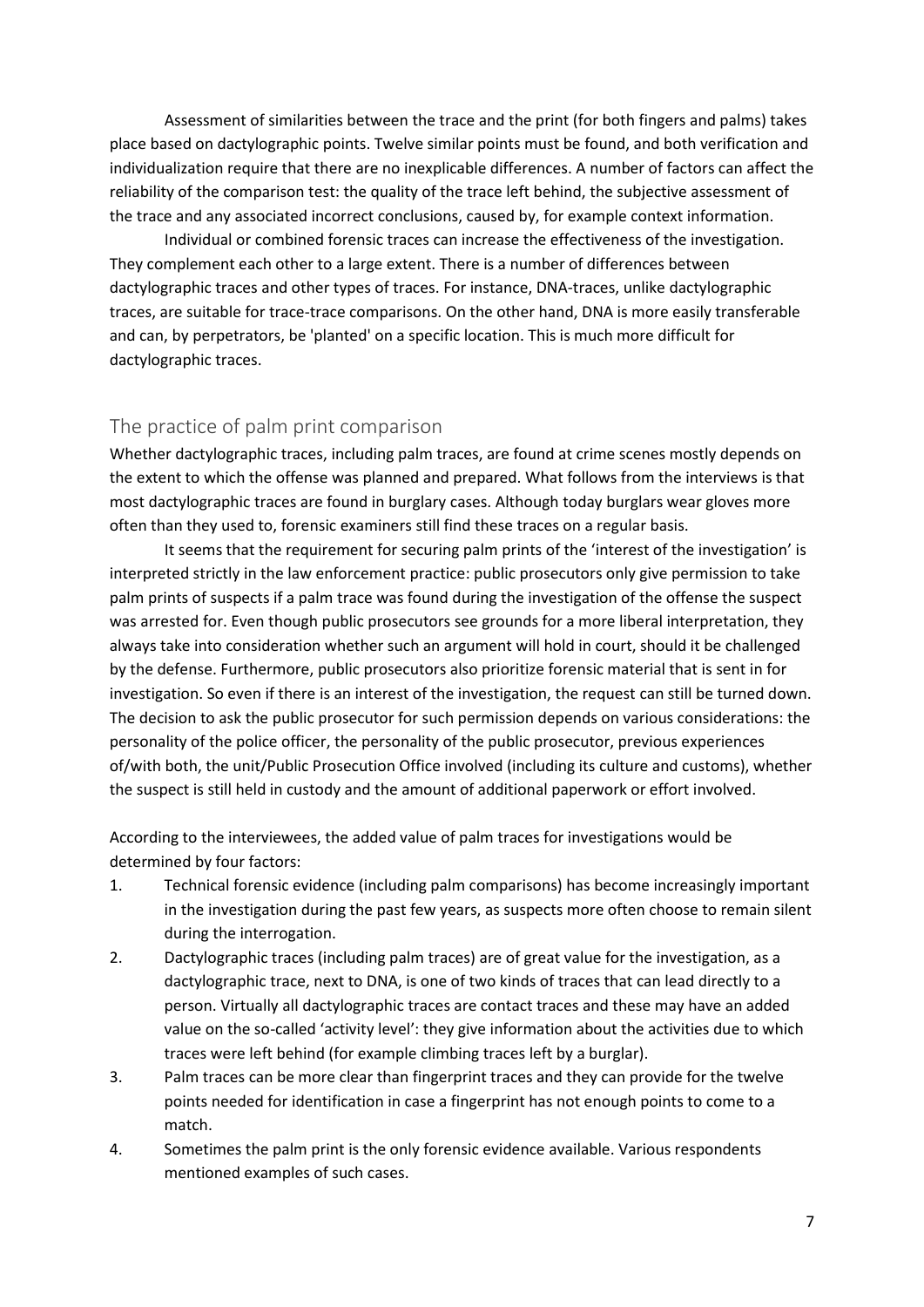5. Palm traces can rather easily provide for information on the activity level: what actions brought this trace at this location.

#### <span id="page-8-0"></span>Court decisions and case files

The analysis of a sample of Dutch court decisions (43) found at the website Rechtspraak.nl, and court files of ten specific cases, shows that palm print comparisons have been used with some regularity to substantiate court decisions. The question how often this is the case in general cannot be answered properly on the basis of the selection, as only part of all court decisions is published at Rechtspraak.nl. The sample may produce a somewhat biased view since only cases that are thought to be of a particular interest to a certain audience are published on the website. In some of the cases studied, the palm trace was the only or the most crucial trace that linked the suspect to a crime scene.

In all cases studied, it was stated that the trace found matched the palm print of the suspect. Both specialists and judges often expressed themselves in absolute terms: the trace and the print were said to be 'identical'; dactylographic traces were 'non-recurrent'; the suspect was the 'donor' of the trace, and it was 'out of the question' that anyone else could have been the donor of the trace. Cases from more recent years show expert conclusions in significantly less strong terms. Judges literally cite and follow the opinions of dactylographic experts in almost all of the cases.

The case files show that there can be important differences in opinion between experts when establishing the number of matching points between a trace and a print. The interpretation of palm traces and prints can at times apparently be problematic and may lead to varying expert opinions. However, in the final conclusion any difference of opinion between experts on the number of matching points found seems to have disappeared. It is unclear whether a different assessment of traces and prints in some cases could lead to an erroneous conclusion, for example due to an incorrect individualization, i.e. the palm of the hand is linked to the suspect, although this individual is not the donor. For this, see the famous Brandon Mayfield case, in which a considerable number of fingerprints examiners came to erroneous individualizations.

Given the fact that judges follow the conclusion of experts in virtually all instances, there is only a small chance that any incorrect individualization would come to light. In so far as could be concluded from the court decisions and the ten specific cases, uncertainty about the assessment of traces and prints was not explicitly raised or brought up for discussion, neither in the reports or records, nor in the court decisions.

Objections of attorneys in cases studied that put forward that there would be differences of assessments were dismissed in all cases by the courts. The same is true for defenses that traces could have been left at the crime scene at a different time. Requests for counter expertise were often not allowed.

In several of the cases studied, a specific activity has been deduced from a palm trace. In that sense, palm traces provide more information about the activities that have taken place during the offense than, for example, DNA traces, as they may indicate a grip, or the leaning of the donor of a trace against a wall or object.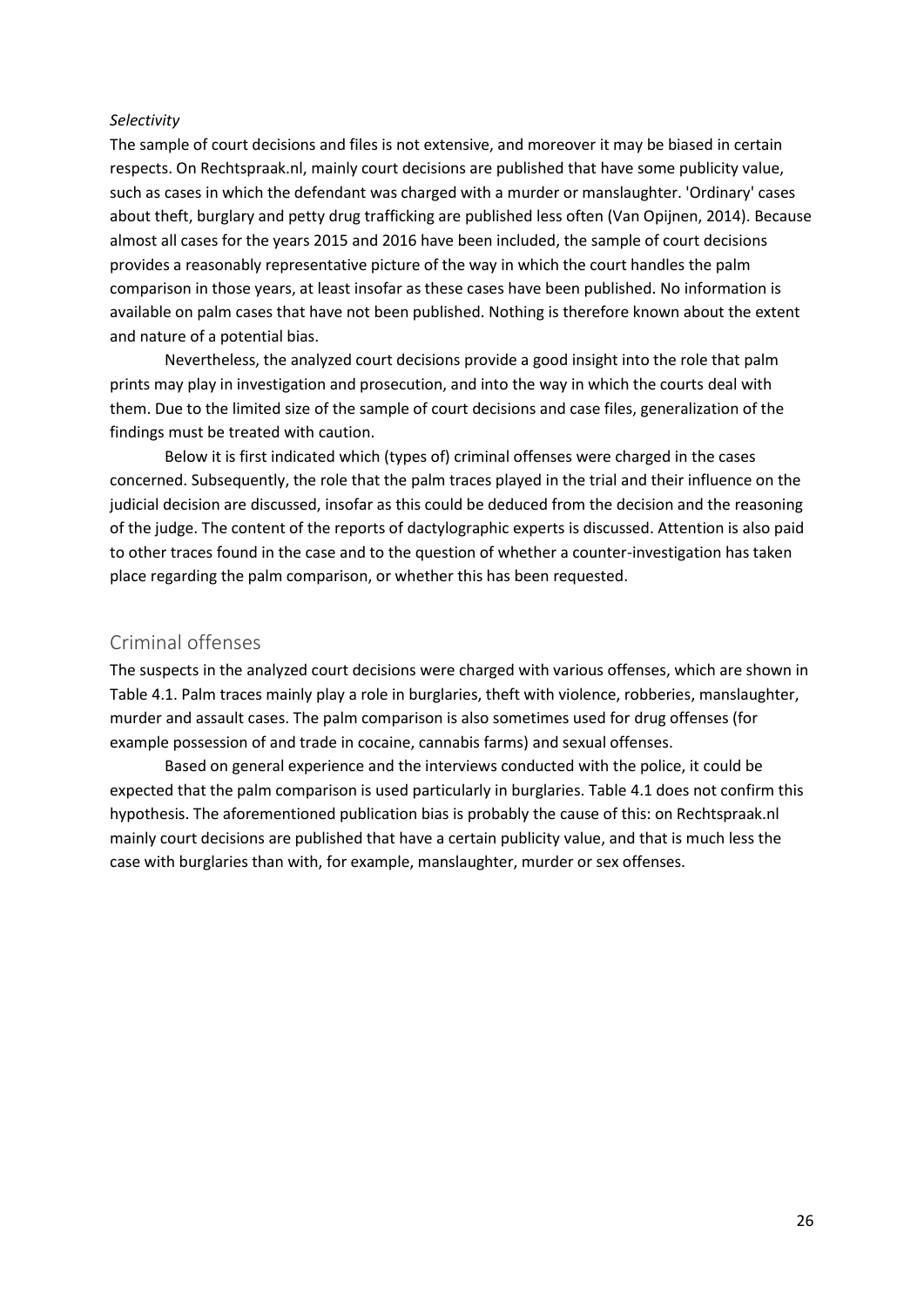|                                 | The use of palm print omparison by the ourts manufactured and the material of the 34 |
|---------------------------------|--------------------------------------------------------------------------------------|
|                                 |                                                                                      |
| Appendi 1:Exmined ourt deisions |                                                                                      |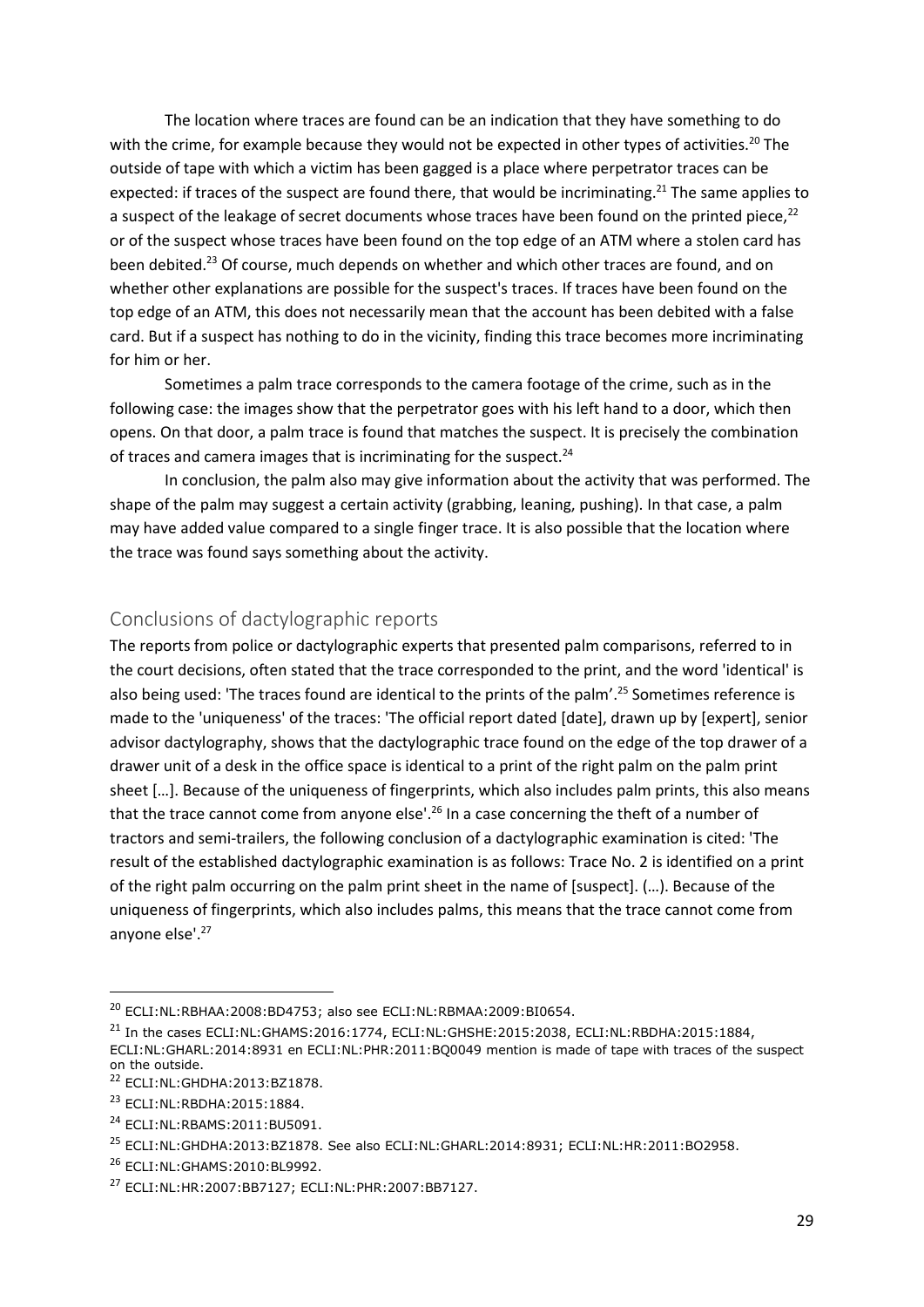# Table of contents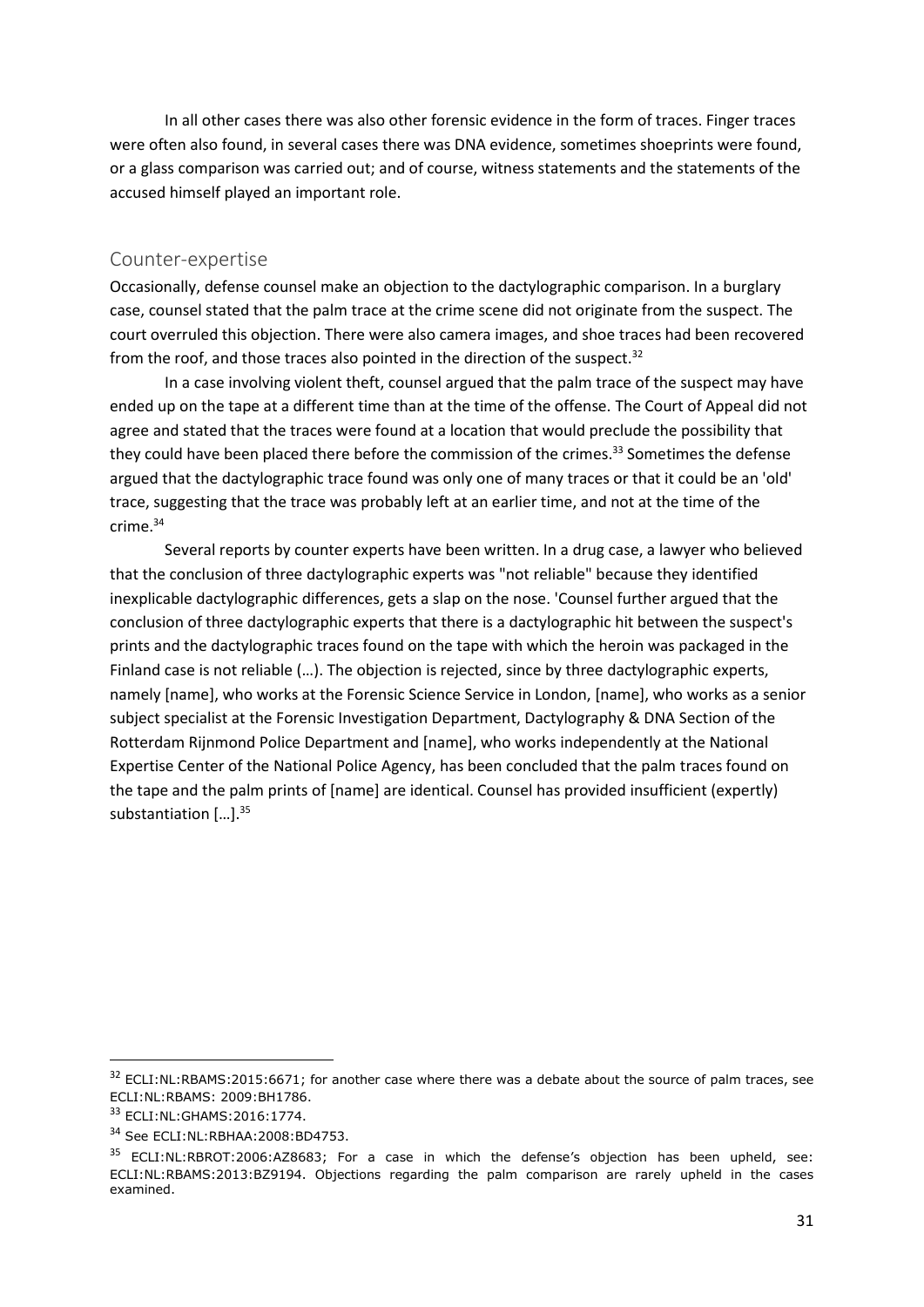# <span id="page-32-0"></span>Legal comparison

The text below is a summary of the legal comparison included in the Dutch version of this report (see Malsch et al., 2017; De Wilde et al, 2017. )

- Palm traces are rarely separately mentioned in the legislation of the countries studied. For example, use is made of the term 'fingerprints', which then includes palm prints as well (England & Wales), or terms such as 'papillary lines' (Austria) or 'prints of body parts' (Switzerland). In the Netherlands, fingers and palms are both specified in the statutory regulations.
- Because the same standards exist in Germany, Switzerland and England & Wales for taking fingerprints as for palm prints, in those countries palm prints may in theory be taken to establish the identity of the suspect. However, as in the Netherlands, palm prints are only used to determine who is the donor of a palm trace.
- Of the countries surveyed, only England & Wales have a default authorization for securing palm prints. However, this does not mean that palm prints are taken by default in every case.
- In Germany and Switzerland, taking palm prints must be 'necessary', which seems to correspond to the requirement of a 'research interest' in the Netherlands. In Germany and Switzerland, however, the necessity requirement is interpreted more broadly than in the Netherlands, because the taking of a palm print does not have to be related to the criminal offense of which the suspect is suspected.
- **·** In Germany and Switzerland a legal remedy is available against the decision to take palm prints, while it is not in the other countries. This remedy is often applied when the collection is not related to a criminal offense of which the suspect is suspected.
- In Germany and England & Wales (senior) police officers are authorized to decide whether palm prints will be taken. This is also the case in Switzerland, but when the suspect refuses to cooperate, a public prosecutor must issue an order in this country. In the Netherlands, in principle only the public prosecutor is authorized to issue an order to take palm prints.
- In the countries studied, deprivation of liberty is not a condition for taking palm prints, while it is in the Netherlands.
- In Switzerland, non-suspects can also be forced to have palm prints taken. In the other countries surveyed, palm prints can only be taken from these individuals on a voluntary basis.
- The Netherlands, Germany, Switzerland & England & Wales have specific regulations for the storage and use of palm prints.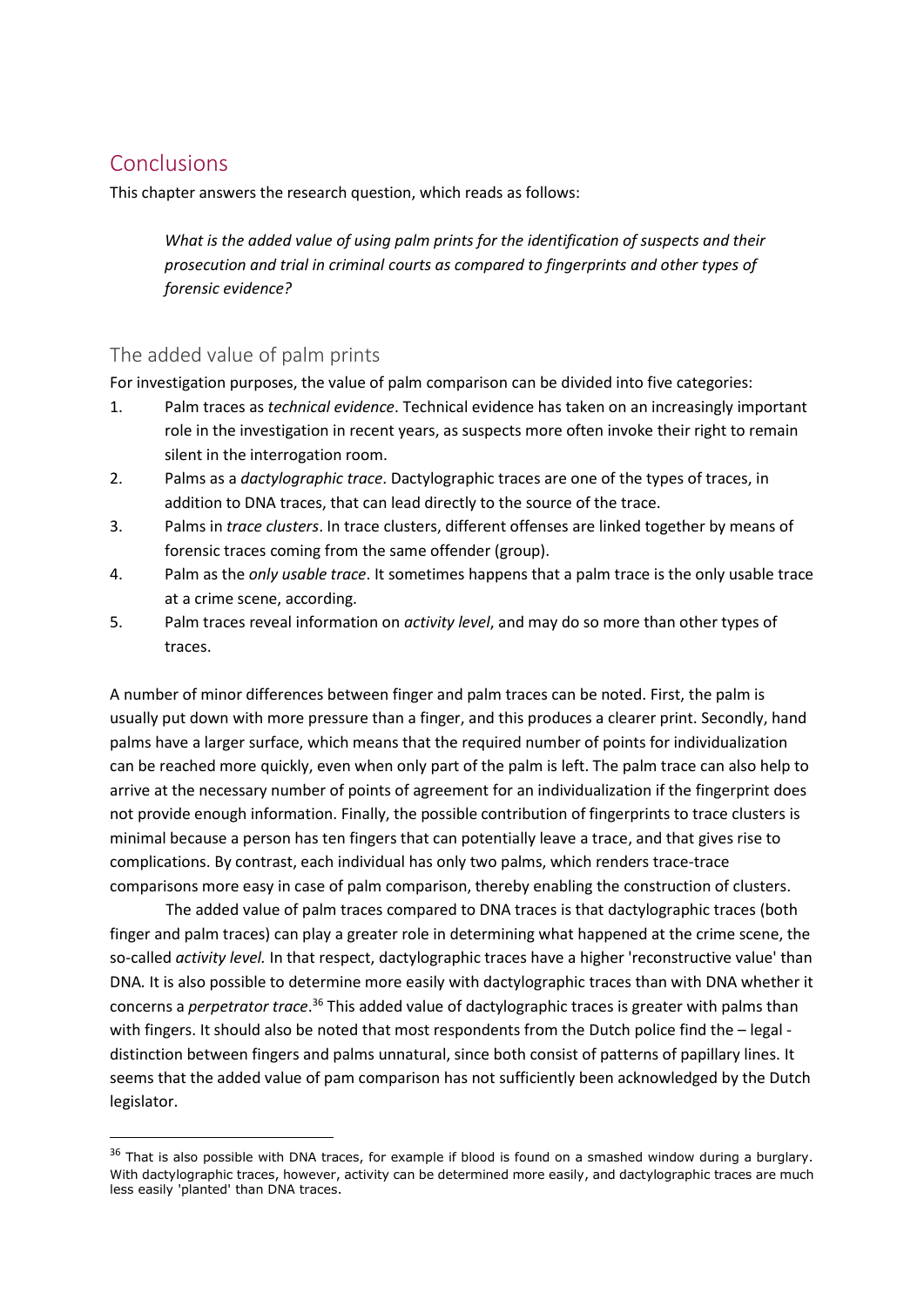#### <span id="page-34-0"></span>Reporting on palm comparison

Until a few years ago, dactylographic experts mainly used deterministic, absolute conclusions to indicate the similarity between a trace and a print. Courts generally copied the dactylographic experts' conclusions in their decisions. Fewer absolute conclusions have been used in recent years. An awareness seems to have arisen that subjectivity about, for example, the number of points of agreement between trace and print may play a role during the investigation and the trial of a case. The present study has shown that dactylographic experts may indeed differ in their assessments of similarities between traces and prints. In the cases where more than one dactylographic reports were found, the experts appeared to – sometimes substantially - disagree on the number of points of similarity between trace and print, without this affecting the final court decision on the individualization of the trace. To counteract possible undesirable consequences of this subjectivity, the police use a procedure in which several experts assess the traces independently of each other.

#### <span id="page-34-1"></span>The use of palm print comparison by the courts

The analysis of court decisions and files shows that palm comparisons have been used with some regularity to substantiate a court decision. In some of the cases investigated, the palm trace was the only, if not the most crucial, trace that linked the suspect to the crime scene.

In all cases investigated, it was determined that the trace found matched the suspect's print. Both the experts and the judges often expressed themselves in absolute terms: trace and print would be 'identical'; dactylographic traces would be 'one off'; the suspect would be the 'donor' of the trace, it would be 'excluded' that someone else is the donor of the trace.

Uncertainty about the assessment of traces and prints, insofar as this could be deduced from the court decisions and the files, generally is not explicitly addressed, neither in the reports, nor in the court decisions. It is clear, however, that there can be a difference of opinion between experts; the interpretation of palm traces and prints is apparently sometimes problematic and can lead to differences between expert court decisions. Dactylographic traces and prints leave a lot of room for (subjective) interpretation (Dror, 2016, see the famous Brandon Mayfield case discussed above in this report).

Over time, Dutch experts have come to phrase their conclusions in less absolute terms with respect to individualizations. Courts, however, may still present these as absolute decisions and treat them as such. Judges seem not always aware of the potential uncertainties that may exist in dactylography. Moreover, Dutch courts deny most requests from counsel for counter expertise.

Dactylography, including palm print analysis, is not a hard science, and some even doubt it is a science at all.<sup>37</sup> While there are differences between the various types of forensic evidence, no evidence is absolutely hard and undisputable. Even DNA evidence, in the event of mixed or incomplete profiles, is uncertain.<sup>38</sup> The risks of uncertainties in the various types of forensic evidence can and must be combated by clear and comprehensive expert reporting that presents the inherent uncertainties. Courts must take the effort to fully understand the contents of such reports and, if they cannot, to ask for explanations and counter expertise, as well as to clearly justify their own decisions in their rulings to enable revision attempts in case of an incorrect decision (Malsch, 2021).

<sup>&</sup>lt;sup>37</sup> Se[e https://www.aaas.org/report/latent-fingerprint-examinatio](https://www.aaas.org/report/latent-fingerprint-examination)n.

 $38$  See Malsch et al. 2013, 2016; De Keijser et al. 2016.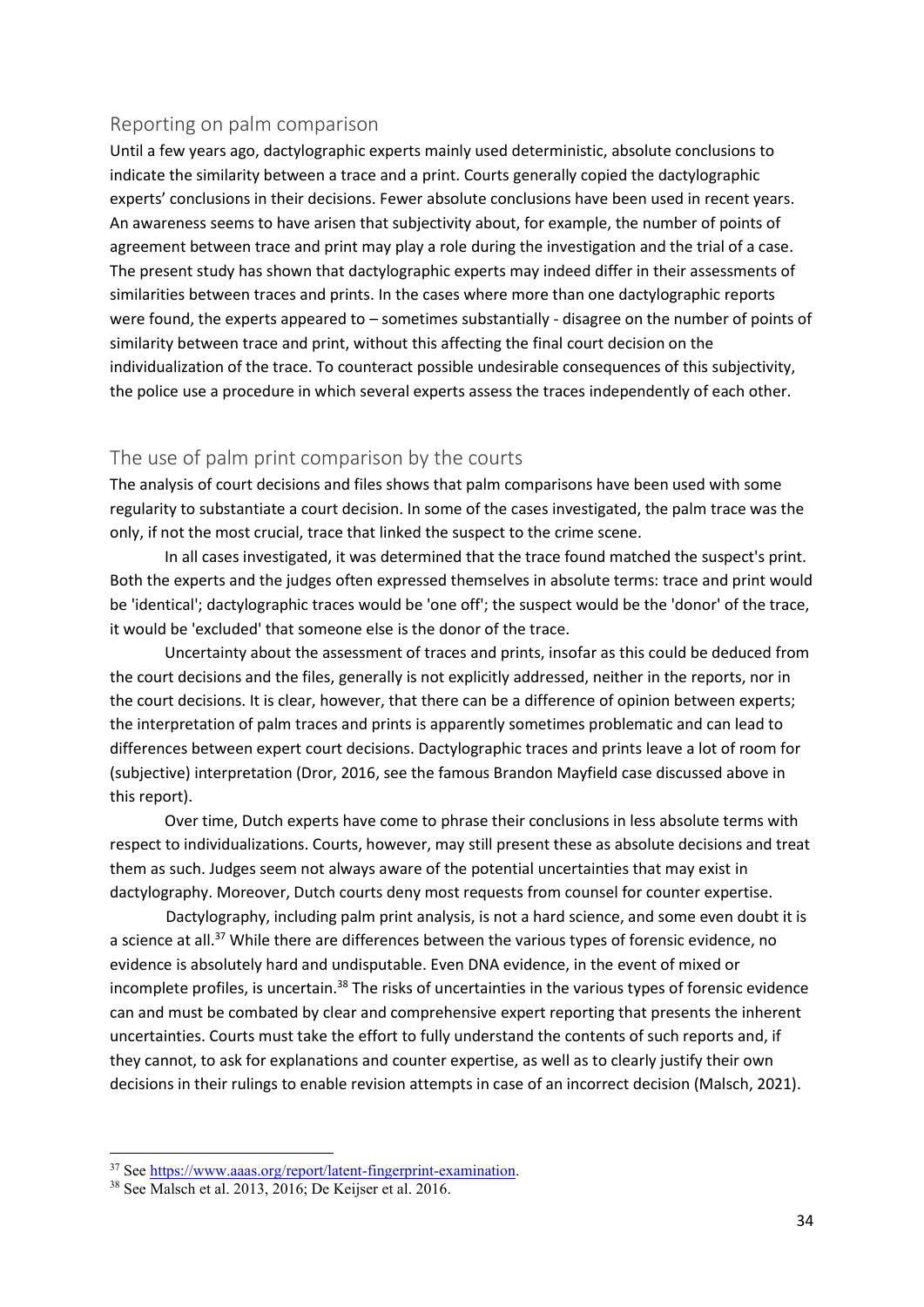## <span id="page-35-0"></span>Literature

Broeders, A.P.A. (2003). *Op zoek naar de bron. Over de grondslagen van de criminalistiek en de waardering van het forensisch bewijs*. Deventer: Kluwer.

Dror, I.E. (2015). Cognitive neuroscience in forensic science: Understanding and utilizing the human element. *Philosophical Transaction of the Royal Society B, 307*: 20140255.

Dror, I.E. (2016). A hierarchy of expert performance. *Journal of Applied Research in Memory and Cognition, 5* (2), 121-127.

Evett, I.W. &Williams, R.L. (1996). A review of the sixteen points fingerprint standard in England and Wales. *Journal of Forensic Identification, 46*, 1, 49-73.

Keijser, J.W. de, Malsch, M., Luining, E.T., Weulen Kranenbarg, M. & Lenssen, D.J.H.M. (2016). Differential reporting of mixed DNA profiles and its impact on jurists' evaluation of evidence. An international analysis*. Forensic Sciences International: Genetics*, 23, July 2016, 71-82.

Lammers, M. (2009). *Handpalmsporen in de opsporing. Een onderzoek naar de dagelijks praktijk, de wettelijke basis, het nut & de noodzaak en eventuele standaardafname bij verdachte*. Onderzoek in opdracht van het ministerie van Binnenlandse Zaken en Koninkrijksrelaties.

Malsch, M. (2021). *Law is too important to leave to lawyers*. Den Haag: Eleven International Publishing.

Malsch, M., Taverne, M.D., Elffers, H., Keijser, J.W. de & Kranendonk, P.R. (2013). *DNA-rapporten: makkelijker kunnen we het niet maken, begrijpelijker wel*. Den Haag: Boom / Lemma.

Malsch, M., Keijser, J.W. de, Luining, E., Weulen Kranenbarg, M. & Lenssen, D. (2016). Hoe hard is DNA-bewijs? Internationaal-vergelijkend onderzoek naar de interpretatie van DNA-profielen. *Nederlands Juristenblad, 18,* 1261-1266

Malsch, M., Berg, T. van den, Hornman, M., Lammers, M., Wilde, B. de & Stevens, L. (2017). *De toepassing van handpalmafdrukken voor de opsporing en vervolging*. Den Haag: WODC.

Malsch, M., Lammers, M. & Berg, T. van den (2018). De meerwaarde van handpalmafdrukken voor de opsporing en vervolging. *Expertise en Recht, 1,* 4-11.

Meuwly, D. (2008). De vingerafdruk. In: Broeders, A.P.A. & Muller, E.R. (red.). *Forensische wetenschap. Studies over forensische kennis en organisatie,* Deventer: Kluwer, 323-345.

Riemen, J.A.J.M. & Voorhoeve, I.M. (2015). *Dactyloscopisch onderzoek sporen. Vakbijlage.* Zoetermeer: Landelijke Eenheid Politie, Dienst Landelijke Operationele Samenwerking. Landelijk Forensisch Service Centrum. Afdeling Dactyloscopie.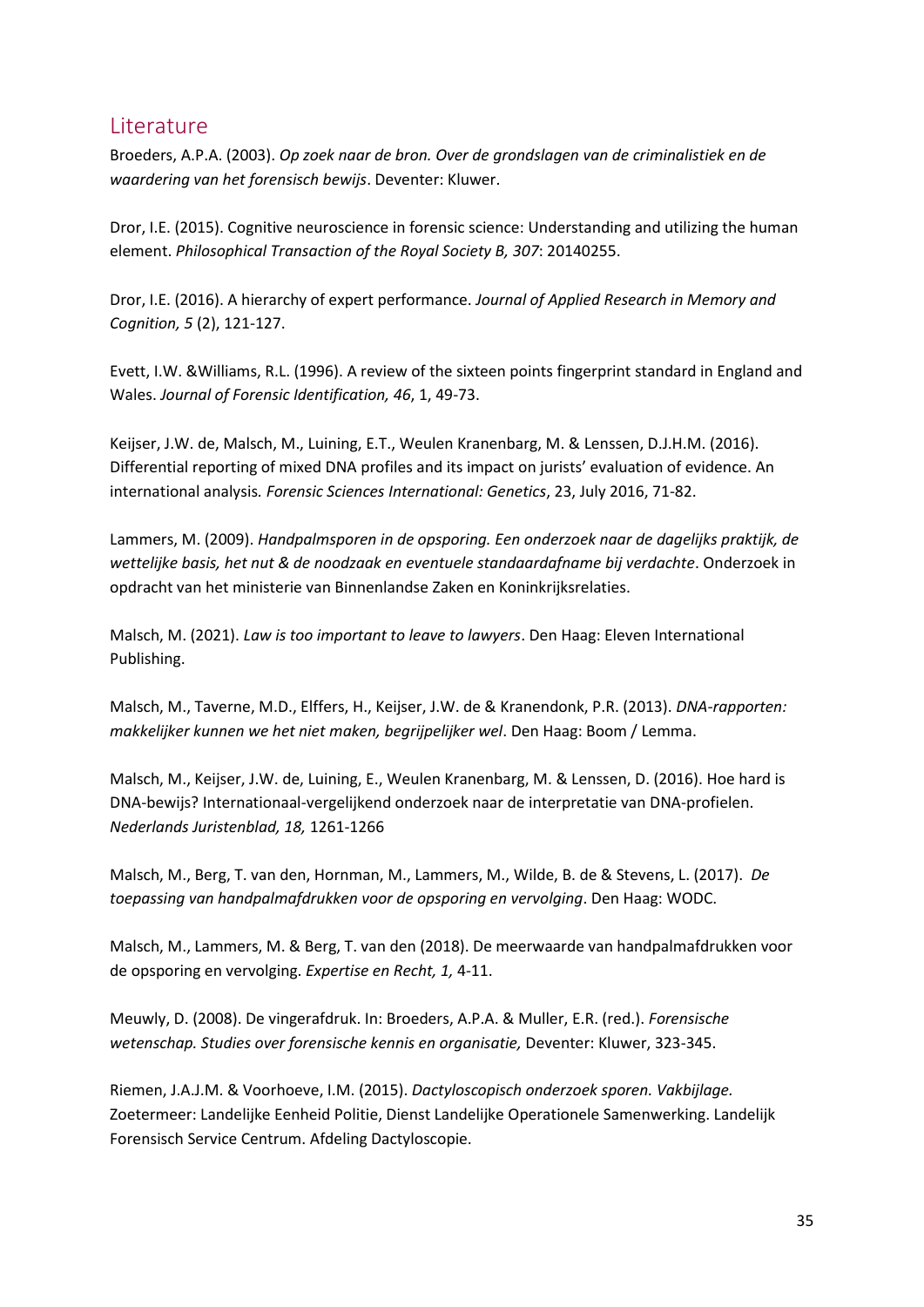Riemen, J.A.J.M. & Voorhoeve, I.M. (2016). *Jaarverslag Dactyloscopie en HAVANK 2014 2015.* Zoetermeer: Landelijke Eenheid Politie, Dienst Landelijke Operationele Samenwerking. Landelijk Forensisch Service Centrum. Afdeling Dactyloscopie.

Saks, M.J. & Koehler, J.J. (2005). The coming paradigm shift in forensic identification science. *Science*, *309*, 892-895.

Stol, W.Ph., Kop, N. & Koppenol, P.A. (2005). *Eén spoor is geen spoor. Naar een landelijke sporendatabank voor informatiegestuurde opsporing.* Den Haag: WODC.

Wilde, B. de, Malsch, M., Berg, T. van der, Lammers, M. & Stevens, L. (2017). *Geef ze een vinger en ze willen de hele hand. De toepassing van handpalmafdrukken voor de opsporing en vervolging*. Den Haag: Boom juridisch.